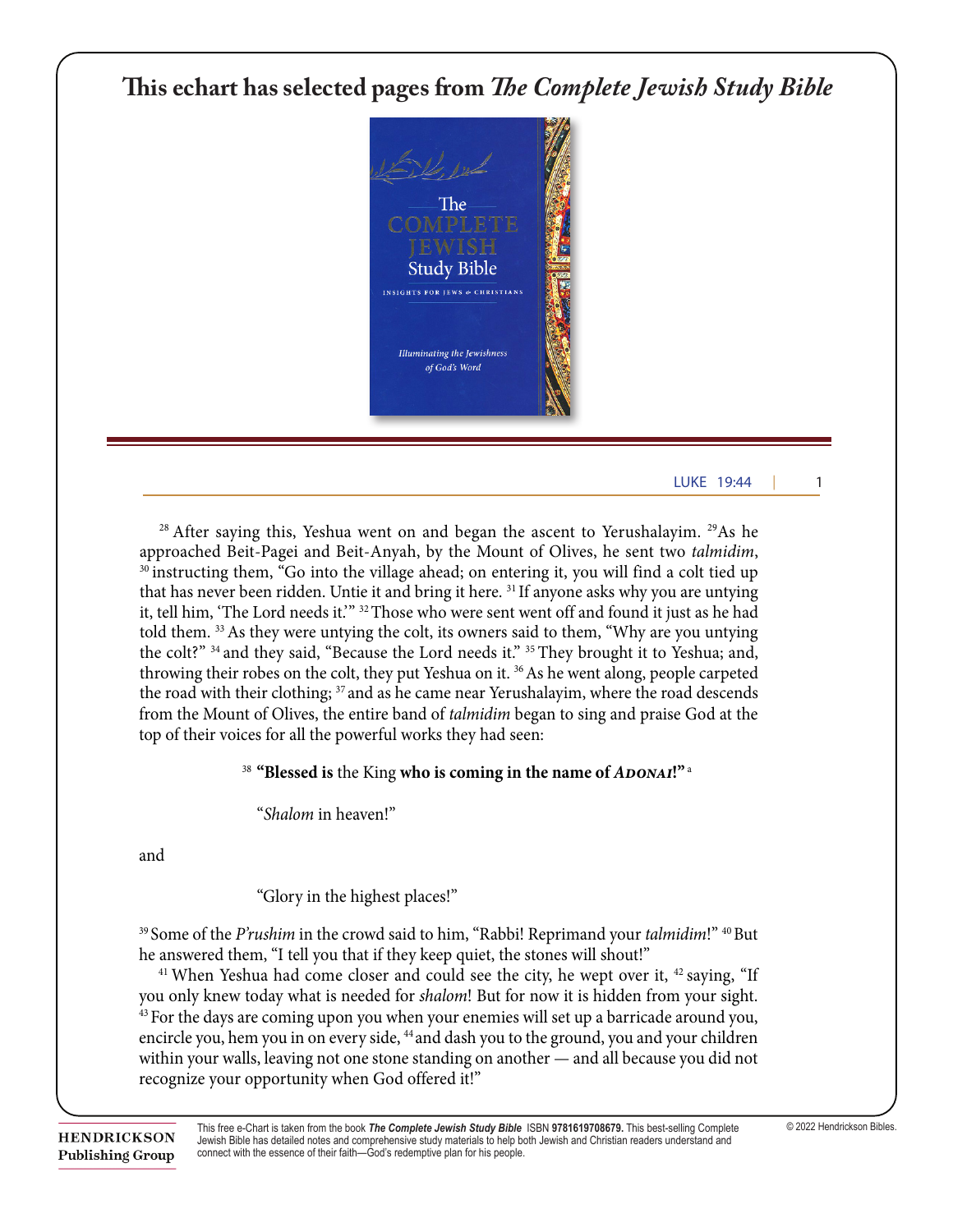19:38

*1506* **|** LUKE

<sup>45</sup> Then Yeshua entered the Temple grounds and began driving out those doing business there, <sup>46</sup> saying to them, "The *Tanakh* says, 'My House is to be a house of prayer,'<sup>b</sup> but you have made it into a **den of robbers**!"<sup>c</sup>

 $\mathcal{A}_1$  when  $\mathcal{A}_2$  is the come come could see the could see the city,  $\mathcal{A}_3$  saying,  $\mathcal{A}_4$ 

<sup>47</sup> Every day he taught at the Temple. The head cohanim, the Torah-teachers and the any way of doing it, because all the people were hanging onto his every word. leaders of the people tried to find a way of putting an end to him; <sup>48</sup> but they couldn't find

 $\Omega$ up to him <sup>2</sup> and said, "Tell us, what *s'mikhah* do you have that authorizes you to do these me, <sup>4</sup> the immersion of Yochanan — was it from Heaven or from a human source?" <sup>5</sup> They me, <sup>4</sup>the immersion of Yochanan — was it from Heaven or from a human source?" <sup>5</sup>They<br>discussed it among themselves, saying, "If we say, 'From Heaven,' he will say, 'Then why didn't you believe him?' 6 But if we say, 'From a human source,' all the people will stone us, because they're convinced that Yochanan was a prophet." <sup>7</sup> So they answered, "We don't<br>know where it came from." <sup>8</sup> Yeshua said to them, "Then I won't tell you by what *s'mikhah* I do these things." The contract of the contract of the contract of the contract of the contract of the contract of the contract of the contract of the contract of the contract of the contract of the contract of the contra 20 <sup>1</sup>One day, as Yeshua was teaching the people at the Temple, making known the Good News, the head *cohanim* and the *Torah*-teachers, along with the elders, came things? Who gave you this *s'mikhah*?"<sup>3</sup> He answered, "I too will ask you a question. Tell know where it came from." <sup>8</sup> Yeshua said to them, "Then I won't tell you by what *s'mikhah* ay, as Yeshua was teaching the people at the

<sup>9</sup> Next Yeshua told the people this parable: "A man planted a vineyard, rented it to tenant-farmers and went away for a long time. <sup>10</sup> When the time came, he sent a servant to the tenants to receive his share of the crop from the vineyard; but the tenants beat him up and sent him away empty-handed. <sup>11</sup> He sent another servant; they beat him too, insulted him and sent him away empty-handed.<sup>12</sup>He sent yet a third; this one they wounded and 47 Every day he taught at the Temple. The head *cohanim*, the *Torah*-teachers and the threw out. LUKE 20:42  $\Delta$  threw out.

<sup>13</sup> "Then the owner of the vineyard said, 'What am I to do? I will send my son, whom I love; maybe they will respect him.' <sup>14</sup> But when the tenants saw him, they discussed it among love; maybe they will respect him.<sup>2</sup> <sup>14</sup> But when the tenants saw him, they discussed it among <sup>15</sup> And they threw him out of the vineyard and killed him.<br>"Now what will the owner of the vineyard do to them? <sup>16</sup> He will come and put an end <sup>15</sup> And they threw him out of the vineyard and killed him. themselves and said, 'This is the heir; let's kill him, so that the inheritance will be ours!'  $t_{\text{15}}$  "Then the owner of the vineyard said, `What am I to do? I will send my son, whom I

to those tenants and give the vineyard to others!" When the people heard this, they said, the model common model who gave the computer to contract the state meap proper means only also, "I heaven forbidl"  $m$  is the immersion  $\frac{1}{2}$  for  $\frac{1}{2}$  from  $\frac{1}{2}$   $\frac{1}{2}$   $\frac{1}{2}$   $\frac{1}{2}$   $\frac{1}{2}$   $\frac{1}{2}$   $\frac{1}{2}$   $\frac{1}{2}$   $\frac{1}{2}$   $\frac{1}{2}$   $\frac{1}{2}$   $\frac{1}{2}$   $\frac{1}{2}$   $\frac{1}{2}$   $\frac{1}{2}$   $\frac{1}{2}$   $\frac{1}{2}$  discussed it allows the same says 'From Heaven,' he will say the will say that will say the will say that we say the will say that we say that we say that we say that we say that we say that we say that we will say that we "Heaven forbid!" <sup>17</sup> But Yeshua looked searchingly at them and said, "Then what is this which is written in the *Tanakh*,

#### 'The very rock which the builders rejected has become the cornerstone'?<sup>3</sup>  $k$ <sub>k</sub> where  $k$  is the intersection. I do these things."

 $^{18}$  Whoever folle o whoever hans on that stone will be broken in pleces, but if it hans on finit, ne will be <sup>18</sup> Whoever falls on that stone will be broken in pieces; but if it falls on him, he will be crushed to powder!" and sent another server server server server server server server server server server server server server server server server server server server server server server server server server server ser can no longer die. Being children of the Resurrection, they are like angels; indeed, they are <sup>co</sup> whoever falls  $\Omega$  is the showed to powder!

<sup>19</sup> The *Torah*-teachers and the head *cohanim* would have seized him at that very the tenants and the head common would have selected thin at that very moment, oceaase they knew that he had anned this paraole at them, out they were arraid of the people. moment, because they knew that he had aimed this parable at them, but they were afraid  $\frac{1}{1}$  the people.  $\mathbf{1}$   $\mathbf{1}$ of the people. <sup>13</sup> The *Ioran*-teachers and the head *cohanim* would have seized him at that very 39 Some of the *Torah*-teachers answered, "Well spoken, Rabbi." 40 For they no longer dared

love; maybe they will respect him.' 14 But when the tenants saw him, they discussed it among

<sup>a</sup> Psalm 118:26  $\rightarrow$  Isaiah 56:7 <sup>c</sup> Jeremiah 7:11  $\mathbf{r}$ represented themselves as right seize hold of something  $\mathbf{r}$ <sup>a</sup> Psalm 118:26 <sup>b</sup> Isaiah 56:7 <sup>c</sup> Ieremiah 7:11

a Psalm 118:22 biz

**20:2 "Who gave you this** *s'mikhah?"* See Matt. 21:23 note.

Deuteronomy 25:5 c Exodus 3:6

20:2 who gave you and s*imiliam.* See math 21:23 hote.<br>20:18 "Whoever falls on that stone will be broken in their humiliation they may see their sin and need for zu:18 "whoever rails on that stone will be broken in<br>pieces." For those who fall on this stone (Yeshua), in forgiveness. They will then repent.

This free e-Chart is taken from the book *The Complete Jewish Study Bible* ISBN 9781619708679. This best-selling Complete © 2022 Hendrickson Bibles. **IN** Jewish Bible has detailed notes and comprehensive study materials to help both Jewish and Christian readers understand and<br><u>nazione the twith the essence of their faith—God's redemptive plan for his people</u> connect with the essence of their faith—God's redemptive plan for his people. *sh'eilah*: "Rabbi, Moshe wrote for us that **if a man dies leaving a wife but no children, his** 

 $\mathcal{L}_{\mathcal{A}}$  , and they were unable to trap him by any thing him by any thing he said publicly; independing at his  $\mathcal{A}$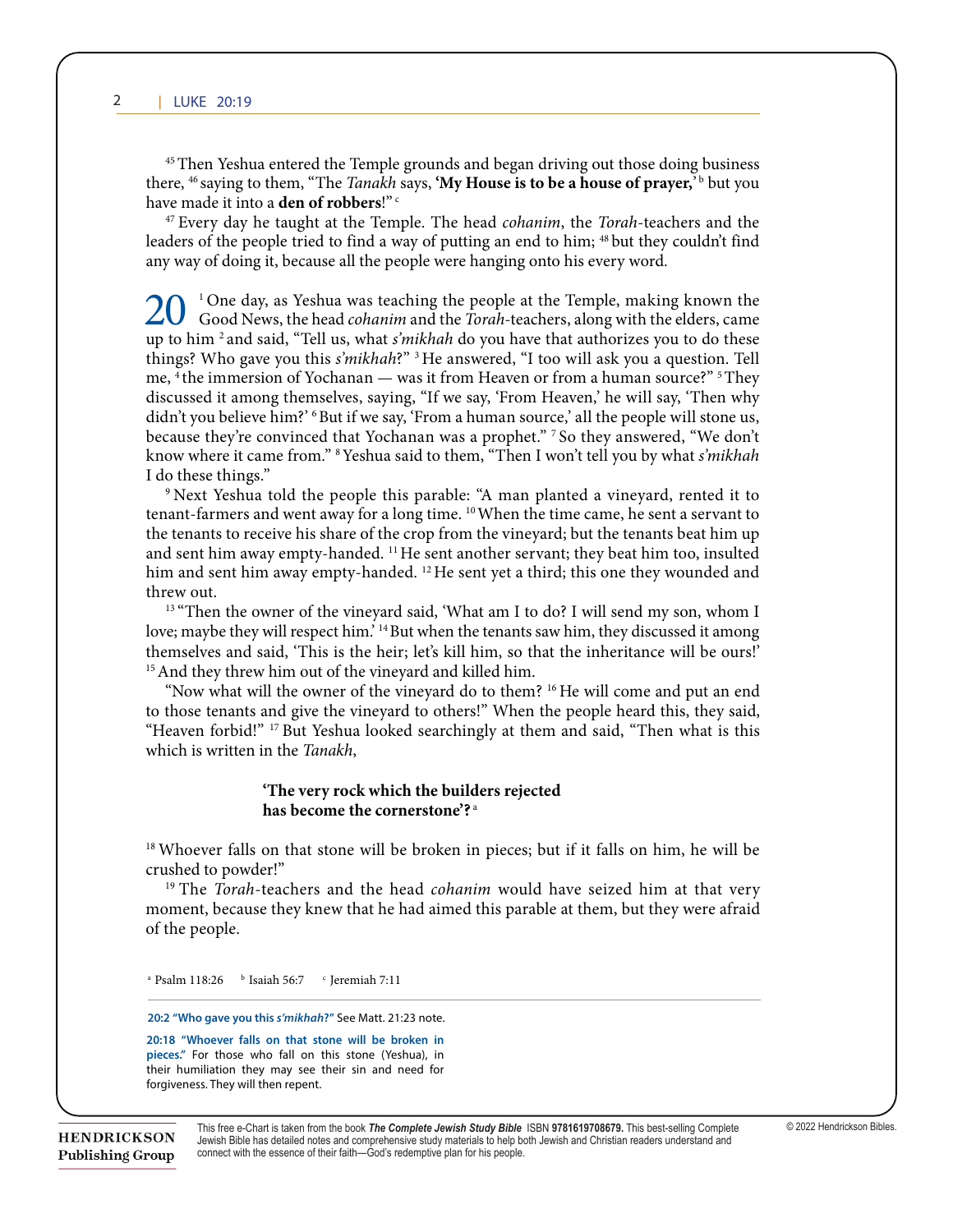represented themselves as righteous, so that they might seize hold of something Yeshua said, as an excuse to hand him over to the jurisdiction and authority of the governor. <sup>21</sup> They put to him this *sh'eilah*: "Rabbi, we know that you speak and teach straightforwardly, showing no partiality but really teaching what God's way is. <sup>22</sup> Does *Torah* permit us to pay taxes to the Roman Emperor or not?" <sup>23</sup> But he, spotting their craftiness, said to them, <sup>24</sup> "Show me a denarius! Whose name and picture does it have?" "The Emperor's," they replied. <sup>25 "</sup>Then," to God!" <sup>26</sup> They were unable to trap him by anything he said publicly; indeed, amazed at his answer thay fall silont answer, they fell silent.  $20$  So they kept a close watch on the situation. They sent spies who hypocritically he said to them, "give the Emperor what belongs to the Emperor. And give God what belongs **Pharisees and Sadducees in the New Testament Era Pharisees and Sadducees in the New Testament Era** 

sheilah: "Rabbi, Moshe wrote for us that if a man dies leaving a wife but no children, his brother must take the wife and have children to preserve the man's family line.<sup>b 29</sup> Now there were seven brothers. The first took a wife and died childless, <sup>30</sup> then the second <sup>31</sup> and third took her, and likewise all seven, but they all died without leaving children. <sup>32</sup> Lastly, the woman also died. <sup>33</sup> In the Resurrection, which one's wife will she be? For all seven were the woman also died. <sup>33</sup> In the Resurrection, which one's wife will she be? For all seven were married to her." ducees, or in Hebrew, the *Tzydukim*. The *Tzydukim* married to her." <sup>27</sup> Some *Tz'dukim*, who say there is no resurrection, came to Yeshua<sup>28</sup> and put to him a woman also died. <sup>26</sup> In the Resurrection,  $\frac{1}{2}$  an urea without reaving emitten. Eas woman also died. <sup>33</sup> In the Resurrection, which one's wife will she be? For all seven w  $\mu$  were seven products. The first took a rd took her, and likewise all seven, but they all died without leaving children.  $^{\omega}$  L practice in the synagogue and on following *Torah* It and the condensity then the second

<sup>34</sup> Yeshua said to them, "In this age, men and women marry; <sup>35</sup> but those judged worthy of the age to come, and of resurrection from the dead, do not get married, <sup>36</sup> because they can no longer die. Being children of the Resurrection, they are like angels; indeed, they are children of God. that the books of the pay taxes to pay taxes to pay the prophets should be in the Prophets should be in the Prophets should be in the Prophets should be in the Prophets should be in the Prophets should be  $\sigma$ . The two schools schools, Rabbi Hillel and  $\sigma$ . Rabbi Shammai, both of whom had recently died  $\frac{1}{2}$  believe in the result of  $\frac{1}{2}$  in the result of  $\frac{1}{2}$  in  $\frac{2}{3}$ the total the books of the the red  $B = \text{Tr}(\mathbf{r})$  of  $\mathbf{r}$  and  $\mathbf{r}$  $\frac{1}{2}$  movement. The Pharisaic movement. The Pharis meetion, they are like angels, muceu, the

<sup>37</sup> "But even Moshe showed that the dead are raised; for in the passage about the bush, he calls ADONAI 'the God of Avraham, the God of Yitz'chak and the God of Ya'akov.'<sup>c38</sup> Now he is not God of the dead, but of the living — to him all are alive." businessmen and the *cohanim* (priests). According <sup>97</sup> "But even Moshe showed that the dead are raised; for in the passage about the bush,

<sup>39</sup> Some of the *Torah*-teachers answered, "Well spoken, Rabbi." <sup>40</sup> For they no longer dared put to him a sh'eilah. <sup>41</sup> But he said to them, "How is it that people say the Messiah is David's son? <sup>42</sup> For David himself says in the book of Psalms,

<sup>43</sup> 'ADONAI said to my Lord, **brother must take the wife and have children to preserve the man's family line**. **"Sit at my right hand "Sit at my right hand** the were seen brothers. The first term is the first took at my right hand. until I make your enemies your footstool." 'a

<sup>44</sup> David thus calls him 'I ord' So how can be be David's son?" <sup>44</sup> David thus calls him 'Lord.' So how can he be David's son?"

**pieces."** For those who fall on this stone (Yeshua), in

<sup>45</sup> Within the hearing of all the people, Yeshua said to his *talmidim*, <sup>46</sup> "Watch out for the kind of Torah-teachers that like to walk around in robes and be greeted deferentially in the marketplaces, the kind that like to have the best seats in the synagogues and the places of honor at banquets, <sup>47</sup> the kind that swallow up widows' houses while making a show of praying at great length. Their punishment will be all the worse!"

<sup>1</sup> Then Yeshua looked up, and as he watched the rich placing their gifts into the 21 <sup>1</sup>Then Yeshua looked up, and as he watched the rich placing their gifts into the Temple offering-boxes, <sup>2</sup> he also saw a poor widow put in two small coins. <sup>3</sup> He said, "I tell you the truth, this poor widow has put in more than all the others. <sup>4</sup> For they, out of their wealth, have contributed money they could easily spare; but she, out of her poverty, has given all she had to live on." has given all she had to live on."

memorial decorations were, he said, <sup>6</sup> "The time is coming when what you see here will be so, when will these events take place? And what sign will show that they are about to happen?" **pieces.** The form of the fact of the fall of the store (Yeshua), in the store (Yeshua), in the store (Yeshua), in the store (Yeshua), in the store (Yeshua), in the store (Yeshua), in the store (Yeshua), in the store (Yesh <sup>8</sup>He answered, "Watch out! Don't be fooled! For many will come in my name, saying, 'I am he!' <sup>5</sup> As some people were remarking about the Temple, how beautiful its stonework and totally destroyed — not a single stone will be left standing!"<sup>7</sup> They asked him, "Rabbi, if this is

forgiveness. They will then repent. <sup>a</sup> Psalm 110:1 <sup>a</sup> Psalm 110:1

crushed to powder!"

This free e-Chart is taken from the book *The Complete Jewish Study Bible* ISBN **9781619708679.** This best-selling Complete [© 2022 Hendrickson Bibles.](http://www.rose-publishing.com/Assets/ClientPages/echart.aspx)  Jewish Bible has detailed notes and comprehensive study materials to help both Jewish and Christian readers understand and connect with the essence of their faith—God's redemptive plan for his people.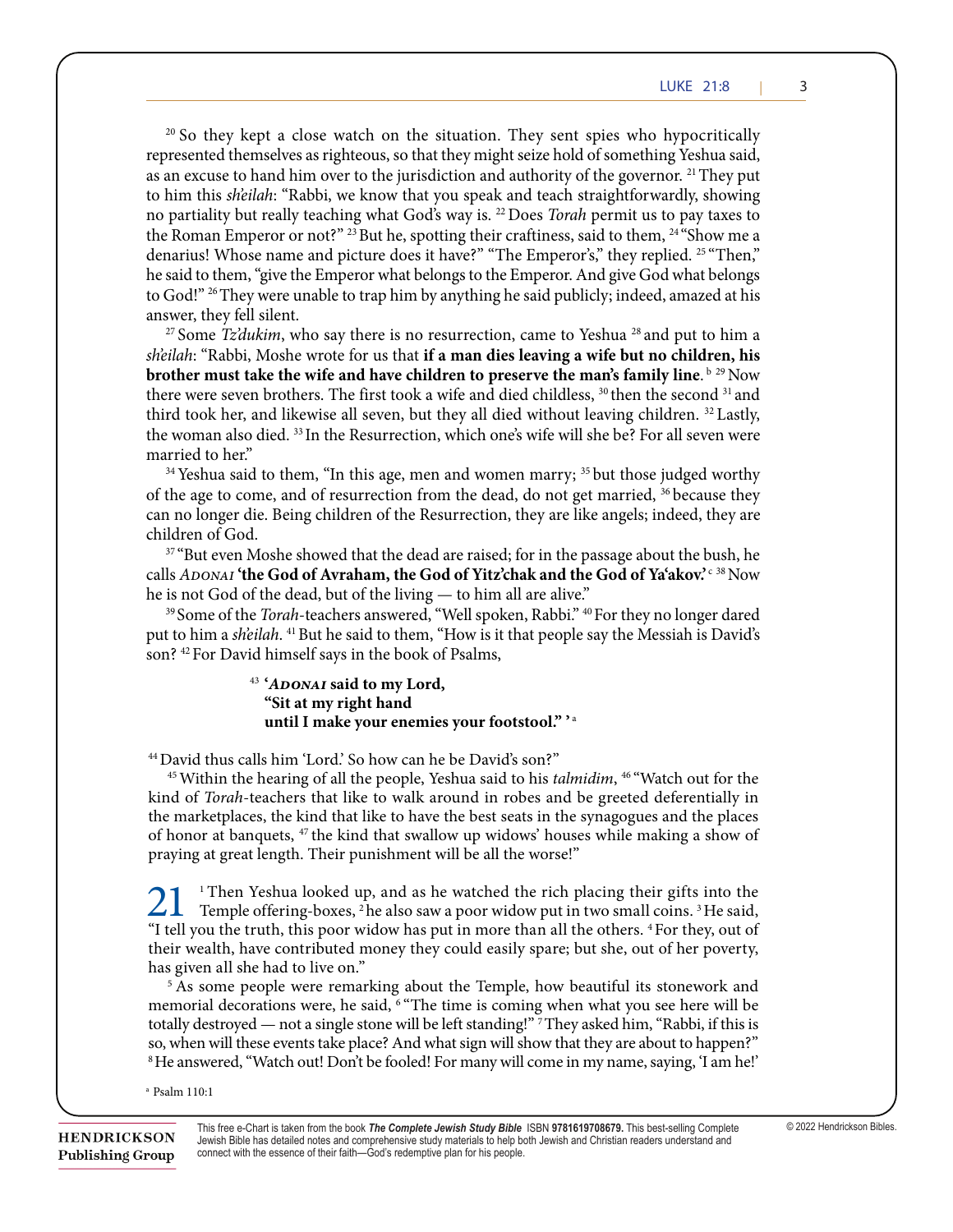#### *1506* **|** LUKE 4 LUKE 21:38 19:38

and, 'The time has come!' Don't go after them. <sup>9</sup> And when you hear of wars and revolutions, don't panic. For these things must happen first, but the end will not follow immediately."

<sup>10</sup>Then he told them, "Peoples will fight each other, nations will fight each other, <sup>11</sup> there will be great earthquakes, there will be epidemics and famines in various places, and there will be fearful sights and great signs from Heaven.<sup>12</sup> But before all this, they will arrest you and persecute you, handing you over to the synagogues and prisons; and you will be you and persecute you, handing you over to the synagogues and prisons; and you will be brought before kings and governors. This will all be on account of me, <sup>13</sup> but it will prove an opportunity for you to bear witness. 14 So make up your minds not to worry, rehearsing your opportunity for you to bear witness. 14 So make up your minds not to worry, rehearsing your defense beforehand; <sup>15</sup> for I myself will give you an eloquence and a wisdom that no adversary will be able to resist or refute. <sup>16</sup> You will be betrayed even by parents, brothers, relatives and  $18$  But not a hair of your head will be lost.  $19$  By standing firm you will save your lives. friends; some of you they will have put to death; <sup>17</sup> and everyone will hate you because of me. <sup>18</sup> But not a hair of your head will be lost. <sup>19</sup> By standing firm you will save your lives.

<sup>20</sup> "However, when you see Yerushalayim surrounded by armies, then you are to understand that she is about to be destroyed. <sup>21</sup> Those in Y'hudah must escape to the hills, those inside the city must get out, and those in the country must not enter it.<sup>22</sup> For these are the days of vengeance, when everything that has been written in the *Tanakh* will come true.<br><sup>23</sup> What a terrible time it will be for pregnant women and nursing mothers! For there will be great distress in the Land and jud great distress in the Land and judgment on the people. <sup>24</sup> Some will fall by the edge of the sword, others will be carried into all the countries of the Gentiles, and Yerushalayim will be sword, others will be carried into all the countries of the Gentiles, and Yerushalayim will be<br>trampled down by the Gentiles until the age of the Gentiles has run its course.

<sup>25 "</sup>There will appear signs in the sun, moon and stars; and on earth, nations will be in anxiety and bewilderment at the sound and surge of the sea, <sup>26</sup> as people faint with fear at the prospect and bewilderment at the sound and surge of the sea,  $^{26}$  as people faint with fear at the prospect of what is overtaking the world; for **the powers in heaven will be shaken**.<sup>a 27</sup> And then they will see **the Son of Man coming in a cloud** with tremendous power and glory.<sup>b 28</sup> When these things see **the Son of Man coming in a cloud** with tremendous power and glory.<sup>b 28</sup> When these things<br>start to happen, stand up and hold your heads high; because you are about to be liberated!"

<sup>29</sup> Then he told them a parable: "Look at the fig tree — indeed, all the trees. <sup>30</sup>As soon as they sprout leaves, you can see for yourselves that summer is near.<sup>31</sup> In the same way, when you see these things taking place, you are to know that the Kingdom of God is near!<sup>32</sup>Yes! I<br>tell you that this generation will certainly not pass away before it has all happened.<sup>33</sup>Heaven tell you that this generation will certainly not pass away before it has all happened. <sup>33</sup> Heaven and earth will pass away, but my words will certainly not pass away.

<sup>34</sup> "But keep watch on yourselves, or your hearts will become dulled by carousing, drunkenness and the worries of everyday living, and that Day will be sprung upon you suddenly like a trap! 35 For it will close in on everyone, no matter where they live, throughout the whole world. <sup>36</sup> Stay alert, always praying that you will have the strength to escape all the things that will happen and to stand in the presence of the Son of Man."

<sup>37</sup>Yeshua spent his days at the Temple, teaching; while at night he went out and stayed on the hill called the Mount of Olives.<sup>38</sup> All the people would rise with the dawn to come and hear him at the Temple courts.

<sup>a</sup> Haggai 2:6, 21 <sup>b</sup> Daniel 7:13–14  $\frac{1}{\sqrt{1-\frac{1}{\sqrt{1-\frac{1}{\sqrt{1-\frac{1}{\sqrt{1-\frac{1}{\sqrt{1-\frac{1}{\sqrt{1-\frac{1}{\sqrt{1-\frac{1}{\sqrt{1-\frac{1}{\sqrt{1-\frac{1}{\sqrt{1-\frac{1}{\sqrt{1-\frac{1}{\sqrt{1-\frac{1}{\sqrt{1-\frac{1}{\sqrt{1-\frac{1}{\sqrt{1-\frac{1}{\sqrt{1-\frac{1}{\sqrt{1-\frac{1}{\sqrt{1-\frac{1}{\sqrt{1-\frac{1}{\sqrt{1-\frac{1}{\sqrt{1-\frac{1}{\sqrt{1-\frac{1}{\sqrt{1-\frac{1}{\sqrt{1-\frac{1$ 

**21:20–23 "When you see Yerushalayim surrounded by**  21:20–23 "When you see Yerushalayim surrounded by rusalem heeded Yeshua's words here and in 66 c.E. moved<br>the Palla, aset of the Jandar River. It is also understand that to Pella, east of the Jordan River. It is also understood that this act of foresight, based on the Messiah's own warning an act of disloyalty to the nation in time of war, which contributed to resentment against them.

armies." It is widely thought that the Messianic Jews of Je-<br>
finds its initial fulfillment in 70 C.E., when Jerusalem was and instruction, was taken by some non-Messianic Jews as points to the final time of trial (or the tribulation) coming **21:24 "Some will fall by the edge of the sword."** Verse 24 21:20-23 "When you see Yerushalayim surrounded by 21:24 "Some will fall by the edge of the sword." Verse 24 finds its initial fulfillment in 70 c.E., when Jerusalem was surrounded by armies and the people knew it was about to be destroyed. Historians such as Josephus note that of ena, east of the boldarifive. It is also differenced that the between 66 and 70 C.E., over a million Jews perished. This his act of foresight, based on the Messiah's own warning between 66 and 70 C.E., over a million Je points to the final time of trial (or the tribulation) coming upon the whole world as spoken of in Dan. 12:1 and Rev. 3:10 (cf. Matt. 24:4–28; Mark 13:5–23; 2 Thess. 2:1–12; Rev. 6–18). Whereas the events of the destruction have occurred, this time of trial is still yet to come.

**HENDRICKSON** Publishing Group This free e-Chart is taken from the book *The Complete Jewish Study Bible* ISBN **9781619708679.** This best-selling Complete [© 2022 Hendrickson Bibles.](http://www.rose-publishing.com/Assets/ClientPages/echart.aspx)  Jewish Bible has detailed notes and comprehensive study materials to help both Jewish and Christian readers understand and connect with the essence of their faith—God's redemptive plan for his people.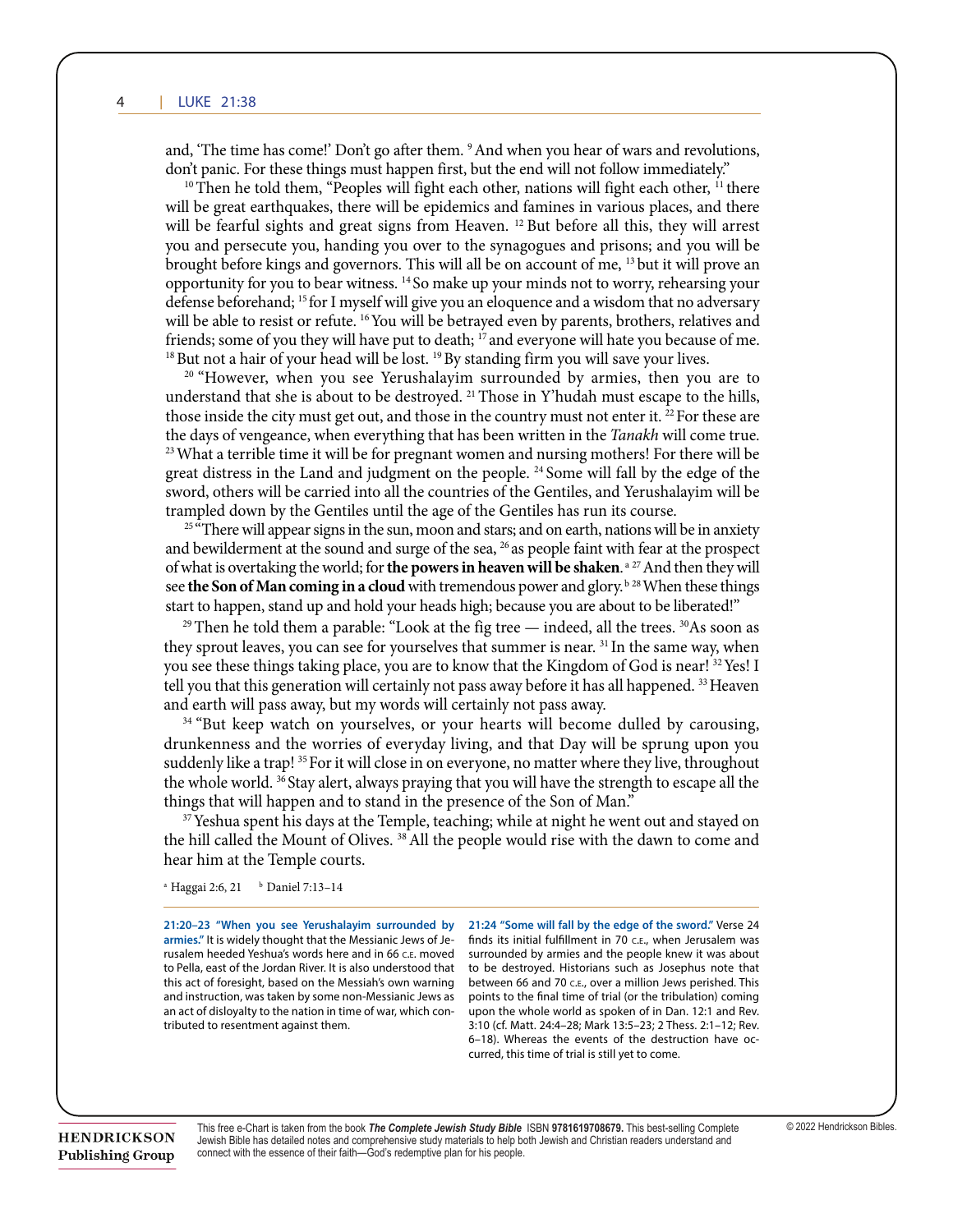$\angle\angle$  cohanim and the Torah-teachers began trying to find some way to get rid of Yeshua. because they were afraid of the people. 22<sup>1</sup>But the festival of *Matzah*, known as *Pesach*, was approaching; <sup>2</sup> and the head *cohanim* and the *Torah*-teachers began trying to find some way to get rid of Yeshua,

<sup>3</sup> At this point the Adversary went into Y'hudah from K'riot, who was one of the Twelve. <sup>4</sup> He approached the head *cohanim* and the Temple guard and discussed with them how he might turn Yeshua over to them. <sup>5</sup> They were pleased and offered to pay him money. <sup>6</sup> He agreed and began looking for a good opportunity to betray Yeshua without the people's knowledge.

sent Kefa and Yochanan, instructing them, "Go and prepare our *Seder*, so we can eat." <sup>9</sup> They 7 Then came the day of *matzah*, on which the Passover lamb had to be killed. 8 Yeshua



crushed to powder!"

### **has become the cornerstone'?**<sup>a</sup> **THE HOLY DAYS OF ISRA'EL**

## *Pesach* **(Passover): New Testament Observance**

**Luke 22:7** It is not surprising to see numerous arm and with great judgments. I will take you as my moment, because they knew that he had aimed this parable at them, but they were afraid references to *Pesach* (Passover) in the New Testament. of the people. *Pesach* is mentioned in the Gospels (see Luke 2:41 and 20 John 5:1; 6:4), as well as the book of Acts (see Acts هند المستخدم المستخدم المستخدم المستخدم المستخدم المستخدم<br>20 at the start of the Seder How appropriate to represent the state of the State of the State of the State of the State of the State of the State of the seize hold of the state of the state of the state of the state of the state of the state of the state of the state of last *Pesach Seder* (service) celebrated by Yeshua and **the governoring of the governoring** of the governoring the governoring the governoring the governoring the governoring the governoring the governoring the governoring his Jewish disciples in an upper room (Matt. 26:17–29;<br>https://web.com/web.com/web/2012/web/2012/web/2012/web/2012/web/2012/web/2012/web/2012/web/2012/web/2012/web/2 **Luke 22:7** It is not surprising to see numerous Luke 22:7–20).

dentury with added spiritual lessons taught by the emperor innocent people died as Isra'el was rescued. he said to the said to the Emperor who can give the Emperor who can be the second.<br>Messiah. Among the traditional items mentioned are<br> $\frac{3}{2}$ . The third cun the Cun of Redemption, was to God the God the God in the God in the said public to the same to the same to tradition, the same results in<br>Cups of wine and *matzah*. The lamb reminds us of and designated by Messiah Yeshua as a special and *mazan*: the lamb reminds as of the means of redemption, the blood of the sacrifice. In this case. Messiah became our *Pesach* lamb (John 22:19). It was once a memorial cup of physical 1:29). The bitter herbs speak of terrible bondage to **the manufacture for the lews from Egypt**, but an oppressor. Not surprisingly, it was in the bowl of **the mannitorial state of the manusculpule** on the manima o bitter herbs that Judas, a man who came to a bitter **the second 31 and 1998** the second 31 and 31 and 31 and 31 and 31 and 31 and 31 and 31 and 31 and 31 and 31 and 31 and 31 and 31 and 31 and 31 and 31 and 31 and 31 and 3 third took her, and all died with Messiah. The hand and **Example 20 Lastly, and the same of the seven**, and and sacrificial blood. foot washings represent the need for cleansing before 4. It is around the fourth cup, the Cup of Praise, **married to her approaching a holy God.** century with added spiritual lessons taught by the lamb, bitter herbs, the washings (John 13:1–15), four cups of wine, and *matzah*. The lamb reminds us of In this case, Messiah became our *Pesach* lamb (John foot washings represent the need for cleansing before

lesson. According to ancient rabbis, these four cups **the age to analyze the dead, do not get married, and of th**<br>Mount of Olives " They ended their *Seder* the are based on the rour promises given to the children<br>of Isra'el in Exodus 6:6–7: "Therefore, say to the way all Jews do: they sang praise to God. children of Isra'el: 'I am *ADONAI*. I will free you from the for the deal are raised; for interest the passage are reading at 1 Corinol Corporations of the Egyptians, rescue you from their *(Passover)," see reading at 1 Corinthians 5:6–8*. **Examples 2008** oppression, and redeem you with an outstretched are based on the four promises given to the children of Isra'el in Exodus 6:6–7: "Therefore, say to the

he is not God of the dead, but of the living — to him all are alive."

people, and I will be your God."

- 1. The first cup, the Cup of Sanctification, appears at the start of the *Seder*. How appropriate to sanctify, or set apart, this service as special to the Lord.
- no partial teaching what God's way is. 22 Does *Torah perminder that plagues fell upon Egypt because*<br>reminder that plagues fell upon Egypt because In these accounts, one sees the traditions of the first examples the property of Pharaoh's stubbornness: therefore many 2. The second cup, the Cup of Plagues, is a of Pharaoh's stubbornness; therefore many
	- for believers in Yeshua this cup symbolizes 3. The third cup, the Cup of Redemption, was memorial through all generations (cf. Luke redemption for the Jews from Egypt, but the spiritual redemption found in Messiah's sacrificial blood.
	- 34 I 13–118) are sung. Matthew 26:30 states, Each of the four cups of wine teaches an important<br>After cinging the Hallel, thou went out to the that some of the *Hallel* (praise) psalms (Pss. 113–118) are sung. Matthew 26:30 states, "After singing the *Hallel*, they went out to the Mount of Olives." They ended their *Seder* the

*For more on "The Holy Days of Isra'el:* Pesach *(Passover)," see reading at 1 Corinthians 5:6–8.*

22:7 Then came the day of *matzah*. This is not the day (Passover) begins when *hametz* (leaven/yeast) must be reon which *matzah* is first eaten, but the day before *Pesach* moved

(Passover) begins when *hametz* (leaven/yeast) must be removed from the house.

**HENDRICKSON Publishing Group**  This free e-Chart is taken from the book *The Complete Jewish Study Bible* ISBN **9781619708679.** This best-selling Complete [© 2022 Hendrickson Bibles.](http://www.rose-publishing.com/Assets/ClientPages/echart.aspx)  Jewish Bible has detailed notes and comprehensive study materials to help both Jewish and Christian readers understand and connect with the essence of their faith—God's redemptive plan for his people.

39 Some of the *Torah*-teachers answered, "Well spoken, Rabbi." 40 For they no longer dared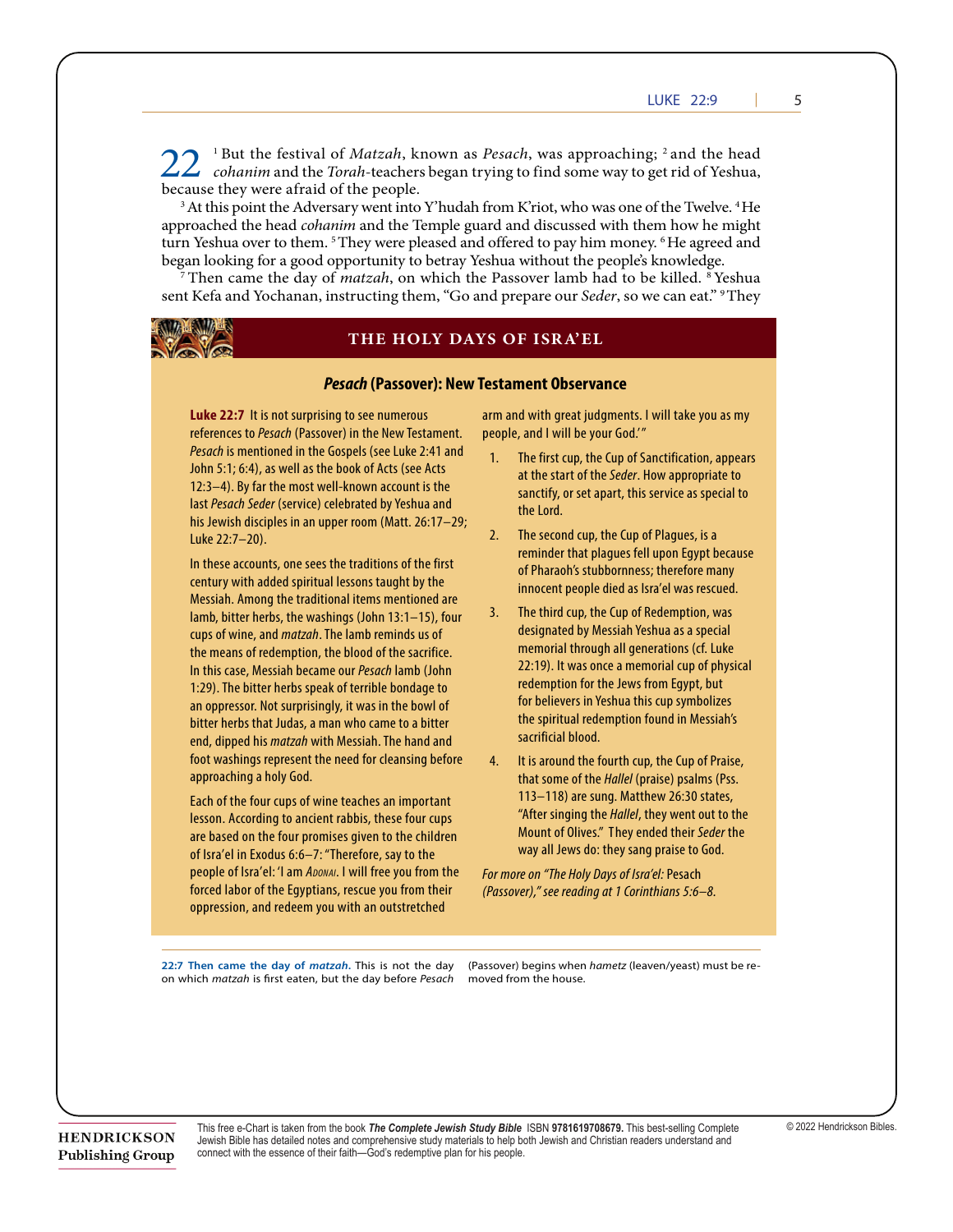asked him, "Where do you want us to prepare it?" <sup>10</sup> He told them, "As you're going into the city, a man carrying a jar of water will meet you. Follow him into the house he enters,<br>Hend out to its overall into Babbi ours to you. "Where is the guest nearly where I am to  $11$  and say to its owner, 'The Rabbi says to you, "Where is the guest room, where I am to and say to its owner, The Rabbi says to you, Where is the guest foom, where I am to eat the *Pesach* meal with my *talmidim*?" <sup>12</sup> He will show you a large room upstairs already furnished; make the preparations there." <sup>13</sup> They went and found things just as Yeshua had<br>told them they would be and they prepared for the Sadar told them they would be, and they prepared for the *Seder*.

<sup>14</sup> When the time came, Yeshua and the emissaries reclined at the table, <sup>15</sup> and he said to them, "The time tame, restrict the enforcement at the taste," and the state is them,"<br>"I have really wanted so much to celebrate this *Seder* with you before I die! <sup>16</sup> For I tell you, it is certain that I will not celebrate it again until it is given its full meaning in the Kingdom of God."

<sup>17</sup> Then, taking a cup of wine, he made the *b'rakhah* and said, "Take this and share it among yourselves. <sup>18</sup> For I tell you that from now on, I will not drink the 'fruit of the vine' until the Kingdom of God comes."<sup>19</sup> Also, taking a piece of *matzah*, he made the *b'rakhah*, broke it, gave it to them and said, "This is my body, which is being given for you; do this in memory of me." <sup>20</sup> He did the same with the cup after the meal, saying, "This cup is the New Covenant, ratified by my blood, which is being poured out for you.

<sup>21</sup> "But look! The person who is betraying me is here at the table with me! <sup>22</sup> The Son of Man is going to his death according to God's plan, but woe to that man by whom he is being Man is going to his death according to God's plan, but woe to that man by whom he is being<br>betrayed!" <sup>23</sup> They began asking each other which of them could be about to do such a thing.

<sup>24</sup> An argument arose among them as to which of them should be considered the greatest.<br><sup>25</sup> But Yeshua said to them, "The kings of the nations lord it over them; and those in authority over them are given the title, 'Benefactor.' <sup>26</sup> But not so with you! On the contrary, let the  $\frac{1}{12}$ greater among you become like the younger, and one who rules like one who serves.<sup>27</sup> For who is greater? The one reclining at the table? or the one who serves? It's the one reclining at the table in  $\mathcal{X}^*$  but I may of am among you like an axis because who is greater. The one rechning at the table: or the one who serves: its the one rechning<br>at the table, isn't it? But I myself am among you like one who serves.  $^{24}$  An argument arose among them as to which of them should be considered the greatest.

<sup>28</sup> "You are the ones who have stayed with me throughout my trials.<sup>29</sup> Just as my Father<br><sup>28</sup> "You are the ones who have stayed with me throughout my trials.<sup>29</sup> Just as my Father<br>gave me the right to rule, so I give you gave me the right to rule, so I give you an appointment, <sup>30</sup> namely, to eat and drink at my taught at the Temple. table in my Kingdom and to sit on thrones judging the twelve tribes of Isra'el.

<sup>31</sup> "Shimon, Shimon, listen! The Adversary demanded to have you people for himself, to sift you like wheat! <sup>32</sup> But I prayed for you, Shimon, that your trust might not fail. And you, once you have turned back in repentance, strengthen your brothers!" <sup>33</sup> Shim'on said to<br>him, "Lord, I am prepared to go with you both to prison and to death!" <sup>34</sup> Yeshua replied, him, "Lord, I am prepared to go with you both to prison and to death!" <sup>34</sup> Yeshua replied, "I tell you, Kefa, the rooster will not crow today until you have denied three times that you know me." the gave you thing *state will ask you* the *state will ask you* a gave  $\mathbb{R}^n$ .

**22:11 "…Where I am to eat the** *Pesach* **meal with my** *talmidimensions* the dimension of the model consider it and the state it and the state it and the state it and the state it and the state it and the state it and the state it and the state it and the state it and the state it this: the passage from the Tanakh that says, 'He was counted with transgressors,' a has to be fulfilled in me; since what is happening to me has a purpose." <sup>38</sup> They said, "Look, Lord, **22:13 They prepared for the** *Seder***.** The *Seder* is the ceremonial evening meal with which Passover begins. **22:20 The cup after the meal.** This cup corresponds to or a pack, take it; and if you don't have a sword, sell your robe to buy one.<sup>37</sup> For I tell you there are two swords right here!" "Enough!" he replied. **22:32 "Once you have turned back in repentance."** In Juda-31 "Shim'on, Shim'on, listen! The Adversary demanded to have you people for himself, to <sup>35</sup> He said to them, "When I sent you out without wallet, pack or shoes, were you ever short of anything?" "Not a thing," they answered. <sup>36</sup> "But now," he said, if you have a wallet

**22:16 "Until it is given its full meaning."** Sometimes this is translated "fulfi lled," but see Matt. 5:17. At this meal, the **22:11 "…Where I am to eat the** *Pesach* **meal with my** *talmi*dim?" A rabbi's follower would consider it an honor to have his rabbi request the use of his home for him and his students to observe Passover.

monial evening meal with which Passover begins.

translated "fulfilled," but see Matt. 5:17. At this meal, the "Last Supper," Yeshua significantly adds to the familiar meaning for Passover will be revealed after the return of Yeshua the Messiah to rule in glory. meaning for Passover will be revealed after the return of<br>Cochua the Messiah to rule in glory

restide the mession to rule in gro. y.<br>22:17 Taking a cup of wine. The *Seder* requires four cups of wine, two before the meal and two after. Each is identified with one of God's promises in Exod. 6:6–7.

let me do this," and, touching the man's ear, he healed him.

22:13 They prepared for the Seder. The Seder is the cere-<br>who trust in God and his Messiah. 22:11"...Where I am to eat the Pesach meal with my talmi- 22:20 The cup after the meal. This cup corresponds to dim?" A rabbi's follower would consider it an honor to have Exod. 6:6, "I will redeem you." Yeshua uses the "cup of redemption," which is what the third cup is called, to inaugunis rabbi request the use of his nome for min and his stu- admiption, which is what the third cup is called, to maugu-<br>dents to observe Passover. who trust in God and his Messiah.

Sm, "turning" (tshuvan) is not conversion but repentance.<br>Here it refers to Shim'on Kefa (Simon Peter) returning to symbolism of Passover (vv. 17–20). The final and fullest and the seal of the says to Shim'on Keta, "Strengthen your<br>Hotels had the man called Y which the man called the man called the man called Y which he effectively fulf monial evening meal with which Passover begins. **22:32 "Once you have turned back in repentance." In Juda**ism, "turning" (*t'shuvah*) is not conversion but repentance. Here it refers to Shim'on Kefa (Simon Peter) returning to transiated "fuifilled," but see Matt. 5:17. At this meal, the<br>"Last Supper." Yeshua significantly adds to the familiar 34, 54–62). Yeshua says to Shim'on Kefa, "Strengthen your brothers" (cf. John 21:15-17), which he effectively fulfilled

This free e-Chart is taken from the book The Complete Jewish Study Bible ISBN 9781619708679. This best-selling Complete © 2022 Hendrickson Bibles. Jewish Bible has detailed notes and comprehensive study materials to help both Jewish and Christian readers understand and connect with the essence of their faith—God's redemptive plan for his people.<br>connect with the essence of their faith—God's redemptive plan for his people.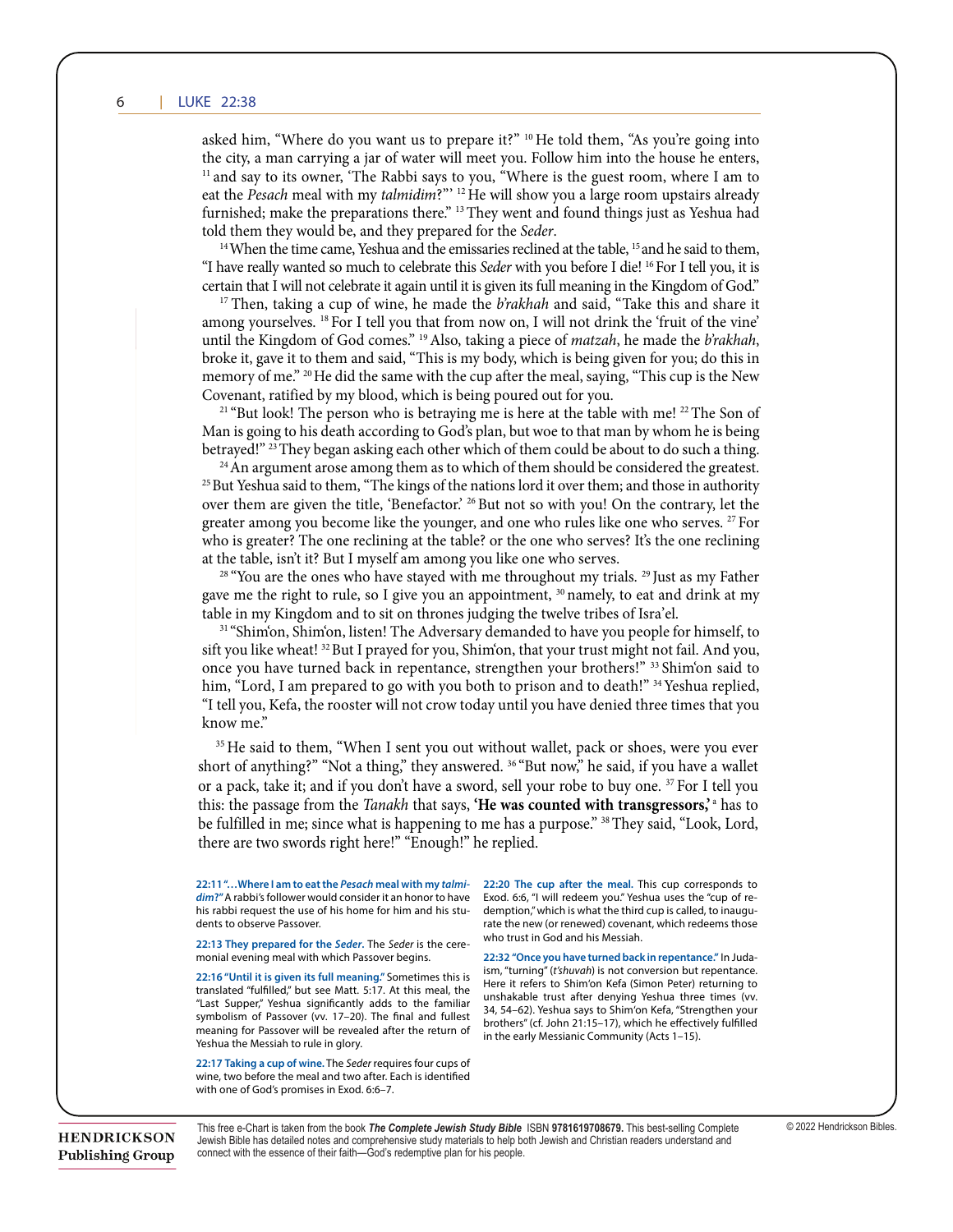*| 1509*

<sup>39</sup> On leaving, Yeshua went as usual to the Mount of Olives; and the *talmidim* followed him. <sup>39</sup>On leaving, Yeshua went as usual to the Mount of Olives; and the *talmidim* followed him.<br><sup>40</sup> When he arrived, he said to them, "Pray that you won't be put to the test." <sup>41</sup> He went about a stone's throw away from them, kneeled down and prayed, <sup>42</sup> "Father, if you are willing, take this cup away from me; still, let not my will but yours be done." <sup>43</sup>There appeared to him an and the property of the material of the material of the property of the property of the property of the property of the property of the property of the property of the property of the property of the property of the proper that his sweat became like drops of blood falling to the ground.<sup>45</sup> On rising from prayer and coming to the *talmidim*, he found them sleeping because of their grief. <sup>46</sup> He said to them,<br>"Why are you clearing? Cet up and may that you wan't be nut to the total" "Why are you sleeping? Get up and pray that you won't be put to the test!"

 $s_{\rm M}$  "Not a thing," "Not a thing,"  $\sim$  10  $\mu$  and if  $\sim$   $\mu$  have a walletted.  $\sim$   $\mu$ 

be fulfilled in me; since what is happening to me; since what is happening to me has a purpose." 38 They said,

<sup>47</sup> While he was still speaking, a crowd of people arrived, with the man called Y'hudah (one of the Twelve!) leading them. He came up to Yeshua to kiss him, <sup>48</sup> but Yeshua said to him, "Y'hudah, are you betraying the Son of Man with a kiss?" <sup>49</sup> When his followers saw that his sweat became like drops of blood falling to the ground.  $\frac{1}{4}$  or  $\frac{1}{4}$  or  $\frac{1}{4}$  or  $\frac{1}{4}$  or  $\frac{1}{4}$  or  $\frac{1}{4}$  or  $\frac{1}{4}$  or  $\frac{1}{4}$  or  $\frac{1}{4}$  or  $\frac{1}{4}$  or  $\frac{1}{4}$  or  $\frac{1}{4}$  or what was going to happen, they said, "Lord, should we use our swords?" <sup>50</sup> One of them<br>struck at the slave of the *cohen hagadol* and cut off his right ear <sup>51</sup> But Yeshua answered. "Just struck at the slave of the *cohen hagadol* and cut off his right ear. <sup>51</sup> But Yeshua answered, "Just  $\frac{47}{100}$  While  $\frac{47}{100}$  While  $\frac{4}{100}$  arrived, with the man called  $\frac{47}{100}$  are man called Y'hudaha called Y'hudaha called Y'hudaha called Y'hudaha called Y'hudaha called Y'hudaha called Y'hudaha called Y' let me do this," and, touching the man's ear, he healed him.

<sup>52</sup> Then Yeshua said to the head *cohanim*, the officers of the Temple guard and the elders who had come to seize him, "So you came out just as you would to the leader of a rebellion, with swords and clubs? <sup>53</sup> Every day I was there with you in the Temple court, yet you didn't arrest me. But this is your hour — the hour when darkness rules." arrest me. But this is your hour — the hour when darkness rules."

 $54$  Having seized him, they led him away and brought him into the house of the *cohen* hagadol. Kefa followed at a distance; <sup>55</sup> but when they had lit a fire in the middle of the courtyard and sat down together, Kefa joined them. <sup>56</sup> One of the servant girls saw him sitting in the light of the fire, stared at him and said, "This man also was with him." 57 But he denied it: "Lady, I don't even know him." <sup>58</sup> A little later, someone else saw him and said, "You're one of them too"; but Kefa said, "Man, I am not!" <sup>59</sup> About an hour later, another man asserted emphatically, "There can be no doubt that this fellow was with him, because he too is from the Galil!" 60 But Kefa said, "Man, I don't know what you're talking about!" And instantly, while he was still speaking, a rooster crowed. <sup>61</sup> The Lord turned and looked straight at Kefa; and Kefa remembered what the Lord had said, "Before the rooster crows today, you will deny me three times." <sup>62</sup> And he went outside and cried bitterly.

<sup>63</sup> Meanwhile, the men who were holding Yeshua made fun of him. They beat him,  $^{63}$  Meanwhile, the men who were holding Yeshua made fun of him. They beat him,  $^{64}$  blindfolded him, and kept asking him, "Now, 'prophesy'! Who hit you that time?"  $^{65}$  And they said many other insulting things to him.

<sup>66</sup> At daybreak, the people's council of elders, including both head *cohanim* and *Torah*-teachers, met and led him off to their Sanhedrin, <sup>67</sup> where they said, "If you are the *Mashiach*, tell us." He answered, "If I tell you, you won't believe me; " and if I ask you, you won't answer. " But from<br>now on, the Son of Man will be **sitting at the right hand of** *HaG'vurah*,"<sup>a 70</sup> They all said, "Does this mean, then, that you are the Son of God?" And he answered them, "You say I am." <sup>71</sup> They said, "Why do we need additional testimony? We have heard it ourselves from his own mouth!" answered, "If I tell you, you won't believe me; <sup>68</sup> and if I ask you, you won't answer. <sup>69</sup> But from

to pay taxes to the Emperor and claiming that he himself is the Messiah — a king!" 3 Pilate

#### $a$  Isaiah 53:12 <sup>a</sup> Isaiah 53:12  $12$

22:41 He...kneeled down and prayed. Jews no longer 22:66 The people's council of elders. This council brought **E2.41 He...Kneeled down and prayed.** Jews no longer<br>kneel when praying. Since the Gentile church adopted it, kited when praying. Since the dentific charen adopted it,<br>that custom is now deemed foreign. Christianity did not  $\frac{1}{2}$  ism (Ps. 95:6; Dan. 6:11; 2 Chron. 6:13). Indeed, the Hebrew  $\frac{1}{2}$ root of *b'rakhah* (blessing) is *berekh* or "knee." oot of *d* rakhan (diessing) is *defekti* of "khee." and act of disloyalty to the nation in time of war, which con-

kneel when praying. Since the Gentile church adopted it,

that castell is now decided foreign: emistiding and not the with him and determine instantly fact (e.f. s. 110.22)<br>invent this act, however, but in fact adopted it from Juda-Matt. 21:42). **22:66 The people's council of elders. This council brought** Yeshua to the Sanct down and prayed. Sews no longer. 22.00 the people's council of enders, this council blought<br>
the crowds, "I find no ground for a charge against the conditional fulfi liment determine his earthly fate of and the sumed in the permeasured to disease where the people and the people of the people and the people states of the people states. Matt. 21:42). to be destroyed as  $\frac{d}{dt}$  and  $\frac{d}{dt}$  as  $\frac{d}{dt}$  and  $\frac{d}{dt}$  are  $\frac{d}{dt}$ .  $\begin{bmatrix} 1 & 0 \\ 0 & 1 \end{bmatrix}$ 

**HENDRICKSON** Publishing Group

This free e-Chart is taken from the book The Complete Jewish Study Bible ISBN 9781619708679. This best-selling Complete © 2022 Hendrickson Bibles. Jewish Bible has detailed notes and comprehensive study materials to help both Jewish and Christian readers understand and<br>connect with the essence of their faith. Cedi's redemetive plan for his people. connect with the essence of their faith—God's redemptive plan for his people. his soldiers treated Yeshua with contempt and made fun of him. Then, dressing him in an